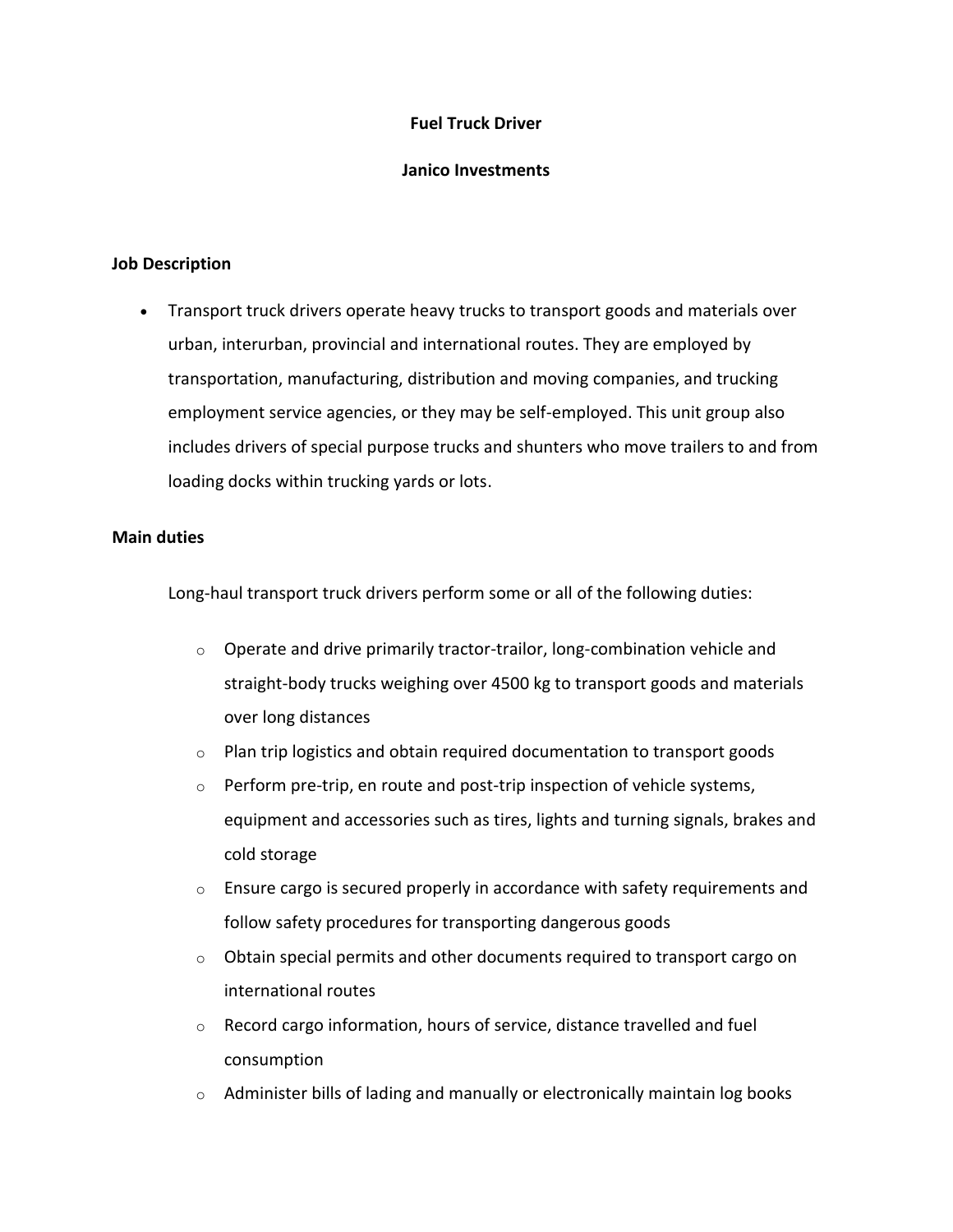- $\circ$  Communicate with dispatcher, other drivers and customers using communication devices and on-board computers
- o May perform emergency roadside repairs
- o May drive as part of a two-person team or convoy
- o May transport hazardous products or dangerous goods.

Short-haul and local transport truck drivers perform some or all of the following duties:

- $\circ$  Operate and drive primarily straight trucks to transport goods and materials mainly on local routes and short inter-urban routes
- o Perform pre-trip, en route and post-trip inspection and oversee all aspects of vehicle such as condition of equipment, and loading and unloading of cargo
- $\circ$  May drive special purpose trucks such as tow trucks, dump trucks, hydrovac trucks or cement mixing trucks.

## **Employment requirements**

- o Completion of secondary school is usually required.
- o On-the-job-training is provided.
- $\circ$  Completion of an accredited driver training course of up to three months duration, through a vocational school or community college, may be required.
- o A Class 3 or D licence is required to drive straight-body trucks.
- $\circ$  A Class 1 or A licence is required to drive long combination vehicles.
- $\circ$  Air brake endorsement (Z) is required for drivers who operate vehicles equipped with air brakes.
- $\circ$  Transportation of dangerous goods (TDG) certification is required for drivers who transport hazardous products or dangerous goods.
- $\circ$  Additional licensing endorsement or certification may be required to drive articulated trucks.